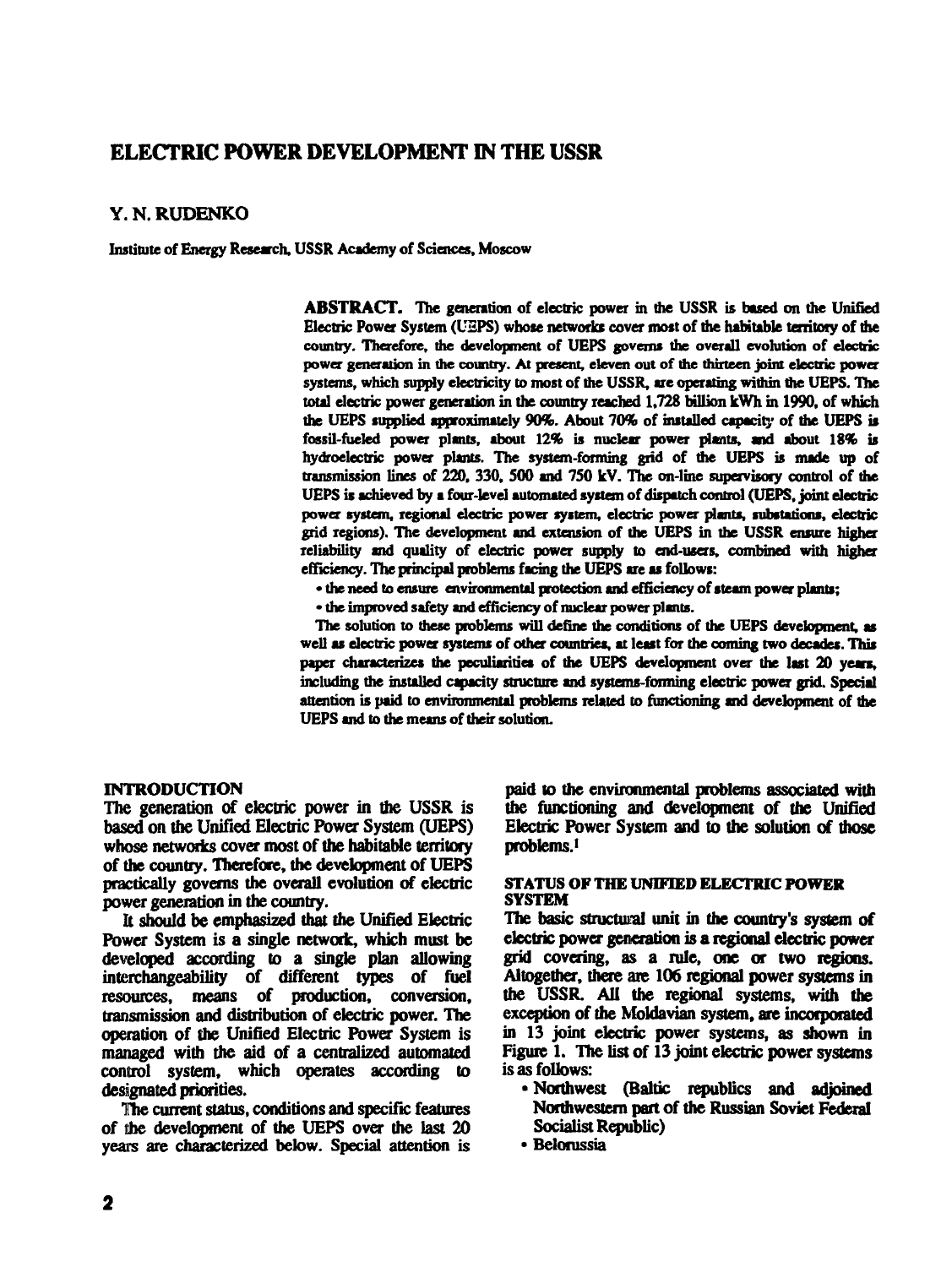

**Fig. 1.** *The borders of the USSR joint electric power systems*

**I. North-West JEPS • 2. Byelorussia JEPS • 3. Ukraine JEPS • 4. North Caucasus JEPS • 5. Trans-Caucassus JEPS 6. Center JEPS • 7. Middle Volga JEPS • 8. Central Asia JEPS • 9. Kazakhstan JEPS • 10. Urals JEPS II. Tyumen JEPS • 12. Siberia JEPS • 13. East JEPS • 14. Moldova REPS**

- **Ukraine**
- **North Caucasus**
- **Transcaucasia (Georgia, Armenia, Azerbaijan)**
- **Center**
- **Middle Volga**
- **Central Asia (Turkmenh, Uzbekistan, Tajikistan .Kirghizia)**
- **Kazakhstan**
- **Ural**
- **Tymcn Region**
- **•Siberia**
- **East**

|  | Table 1. USSR electricity demand for domestic needs |  |  |
|--|-----------------------------------------------------|--|--|
|  |                                                     |  |  |

| Sector of demand            |         | 1985 | 1990    |     |  |
|-----------------------------|---------|------|---------|-----|--|
|                             | bln kWh | %    | bln kWh | %   |  |
| Industry & construction     | 823     | 54   | 900     | 53  |  |
| Transport                   | 120     | 8    | 140     | 8   |  |
| <b>Agriculture</b>          | 109     | 7    | 150     | 9   |  |
| Housing & communal services | 229     | 15   | 280     | 17  |  |
| Other                       | 234     | 16   | 220     | 13  |  |
| Total                       | 1515    | 100  | 1690    | 100 |  |

**At present, eleven out of thirteen joint electric power systems and the Moldavian regional eleciric power system are operating within the Unified System. The UEPS networks cover the territory extending from the Transbaikal Region to the western borders of the country, an area of about 10 million km<sup>2</sup> with a population of about 240 million people. The joint electric power systems of Central Asia and the East are not integrated yet in UEPS.**

**The total electric power generation in the USSR reached 1,728 billion kWh in 1990, of which approximately 90% (1,529 billion kWh) was supplied by UEPS and** *8%* **(161 billion kWh) was provided by separated regional power systems.**

**Accordingly, decentralized electric power supply amounted to about** *2%.* **The share of the USSR in the world generation of electric power over the last 20-25 years is 15-16%. The structure of electricity demand for domestic needs is characterized by the data of Table I.<sup>2</sup>**

**Per capita generation of electricity in 1990 was about 6,000 kWh a year, which is approximately equal to per**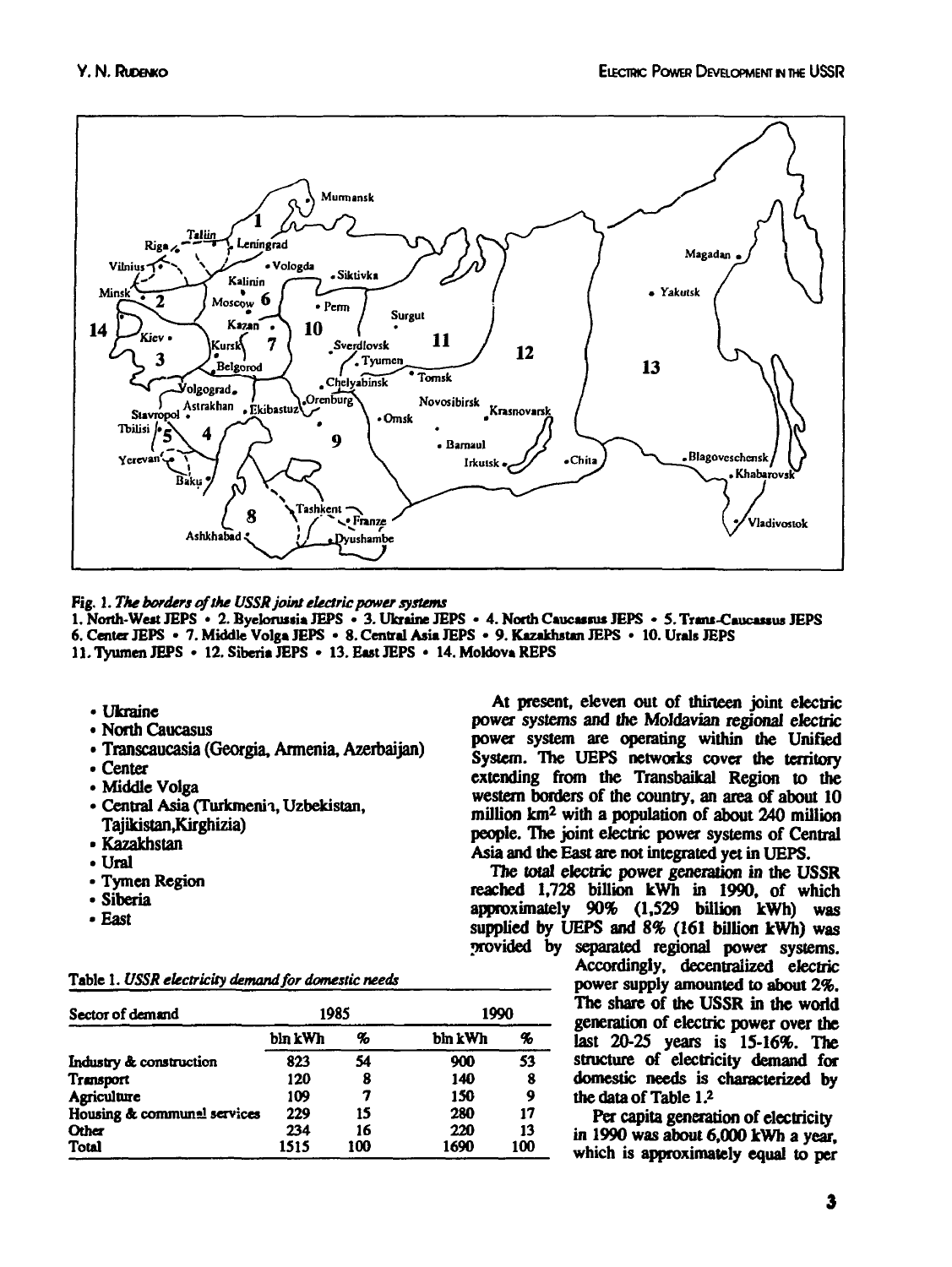**capita demand in western Europe, but is half the demand in the USA.**

**The electric power systems of 6 East European countries are operating in parallel with UEPS in the western part of the country; and that of Mongolia in the eastern part UEPS is linked via a DC converter substation with the electric power system of Finland, which is incorporated in the joint electric power systems cf Northern Europe (NORDEL).**

**The Unified Electric Power System of the USSR is one of the world's largest networks whose power is next after only two other such systems, namely, the combined network of the USA and Canada, and the West European system.**

**The total power generated in the USSR was 298 GW in 198S and 329 GW in 1990, respectively: UEPS supplied 265 GW in 1985 and 292 GW in 1990.**

**The distribution of generating capacities is given in Table 2. In the steam power plants (SPP) the share of gas and liquid fuel is approximately two-thirds; this is true for both condensing plants (CPP), and heat-and-electricity cogeneration plants (HEPP). Well over 65% of the installed capacity in the UEPS belongs to large-scale power plants with a power of over 1 GW (more than 60 steam power plants, 13 nuclear power plants and 12 hydroelectric power plants).**

**Table 2.** *UEPS power generation distribution (in % of total power generated)*

| Plant Type                                    | 1985 | 1990 |
|-----------------------------------------------|------|------|
| <b>CPP</b>                                    | 40.2 | 39.3 |
| <b>HEPP</b>                                   | 30.2 | 29.9 |
| Total Steam Power Plants (SPP)                | 70.4 | 69.2 |
| Nuclear Power Plants (NPP)                    | 10.6 | 12.9 |
| Hydroelectric Power Plants (HPP<br>and HPSPP) | 19.0 | 17.9 |

**The UEPS system grid is based on transmission lines of 220, 330, 500, and 750 kV. In Ekibastuz-Kokchetav-Kustanai-Chelyabinsk and Ekibastuz-Bamaul 1,150-kV AC transmission lines were put into operation.**

**Construction of the Ekibastuz-Center a 1,500-kV DC transmission line is under way. The extent of high-voltage electric grids exceeded 215 thousand km by the end of 1990, including 184 thousand km in the Unified Electric Power System.**

**UEPS on-line supervision and control is achieved by a four-level automated system (Unified Electric Power System, joint electrical power system, regional electric power system, and individual**

**components, such as electric power plants, substations and electric grid regions).**

# **EFFICIENCY OF THE USSR SYSTEM**

**The development and extension of UEPS ensure increasing reliability and quality of electric power supply to end users, combined with high efficiency. This is achieved mainly by mutual assistance** between individual regions in cases of imbalance **between electricity production and demand.**

**The increase in the efficiency of electricity supply is achieved due to:**

- **the reduction of required installed capacity by lowering the designed reserve capacity (for emergencies and general overhaul) and by lowering the combined peak load, due to the time difference in peak demand between regional electric power systems located in different time zones;**
- **the use of cheaper energy resources from the centers of electric power consumption;**
- **an increase in the efficiency of individual power-generating units, transformers and power plants;**
- **an increase in the efficiency of steam power plants by reducing the amount of fuel required for power generation and by improving the operation of hydroelectric power plants within the system;**
- **raising the transmission capacity of main transmission lines;**
- **reducing the number of operation personnel, and soon.**

**Some examples: The required reserve capacity of UEPS was reduced by approximately 5 GW. The reduction of UEPS's annual load peak was estimated as about the same compared with the sum of peak loads of regional electric power systems. This yields a savings of 3-5 billion RM in power plants operation, at the electricity cost of 300-500 Rbl/kW. However, such a reduction is conditional on the construction of additional inter-system transmission lines with a cost of approximately one billion roubles. Therefore, every rouble invested in the construction of inter-system transmission lines yielded a saving of two-four roubles.<sup>1</sup>**

**The increase of power plant efficiency by improving electric power generation in a steam condensing mode is estimated at 0.26 g/kWh; this corresponds to combined fuel savings of 277 thousand roubles.\***

**Additional reduction in fuel consumption can be attained by:**

**a. optimization of the combined system**

**Ms** *estimated by l.M. Volkenau.*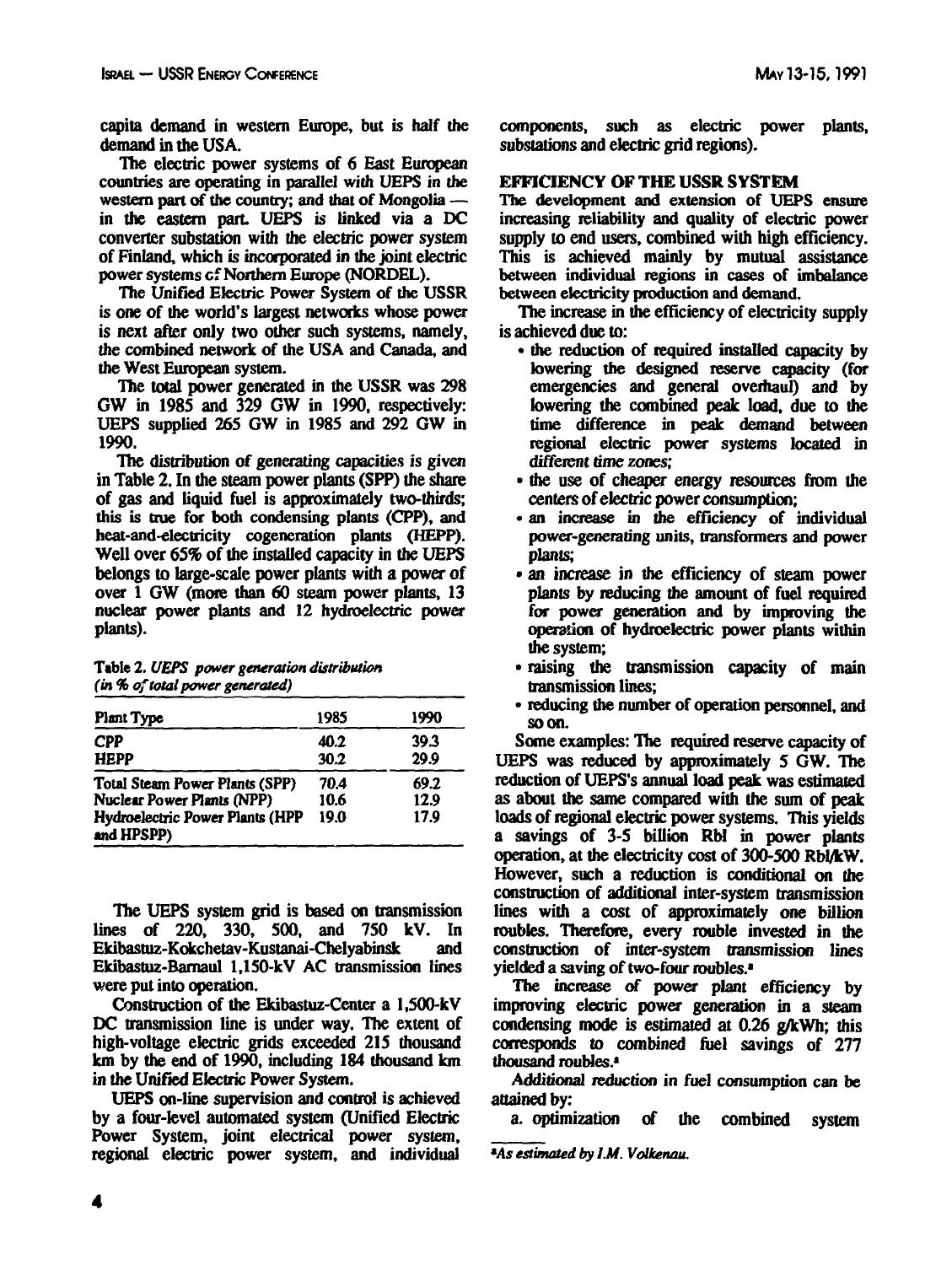**operation. This can be achieved by increasing electricity production in hydroelectric plants using water from storage basins and by reducing electric power generation in steam power plants.**

**According to the the data submitted by the Central Administration of Supervisory Control of the UEPS, the annual savings could amount to 12-15 million Rbl.**

**b. optimizing the distribution of electric power, which results in the reduction of transmission losses.**

**Increased utilization of main transmission lines is attained by ensuring reliable electricity supply to end users under the condition of minimum (much lower than the rated values) reserve capacity. In this case, the annual savings are estimated by the Central Administration of Supervisory Control of UEPS at about IS million Rbl.**

# **DIFFICULTIES ENCOUNTERED IN THE DEVELOPMENT OF THE UEPS**

**The two principal problems, whose solution greatly influences the development of the Unified Electric Power System, much like electric power systems of many other countries, at least for the next two decades, are:**

- **the need to ensure environmental protection and proper efficiency of steam power plants;**
- **the improved safety and efficiency of nuclear power plants.**

**The development of environmentally acceptable coal-fired steam power plants calls for:**

- **the use of new and improved boiler units (with fluidized-bed combustion of fuel and so on);**
- **maximum possible cleaning of flue gas and waste water from harmful materials;**
- **preparation of various sulfur products and standard fertilizers using sulfur and nitrogen oxides recovered from flue gas; utilization of ash and slag.**

**In all coal-fired steam power plants with conventional steam-power equipment, the cleaning of flue gas from ash must be at an efficiency of no less than 99.5-99.8%; sulfur and nitrogen oxides must be eliminated at an efficiency of 80-90%. Additional investment in a "clean" steam power plant utilizing low-grade solid fuel is estimated at 70-100 Rbl/kW (approximately 25% of principal capital cost).**

**In new and retrofired power plants utilizing gas fuel, steam-gas plants (SGP) of various types can be used to great advantage, as well as combined cycles with upstream gas turbines.<sup>3</sup> This can increase the plant efficiency from 35-40% to 45-50% (and more).** It is also accompanied by reduction of NO<sub>c</sub> **emissions by a factor of 1.5-2 and of capital cost by approximately 30%.**

**Since natural gas is ecologically a much cleaner fuel than coal, all power plants in urban areas (where stable gas supply can be provided) must be converted from coal to gas, starting with areas of most unfavorable environmental conditions. The available gas resources make such a program feasible.<sup>2</sup>**

**An even more serious problem is the necessity of improving the safety of nuclear power plants, which depends primarily on the nuclear reactor safety. In spite of the measures taken after Chernobyl, the safety level of the currently employed channel-type (RBMK) and shell-type (VVER) nuclear power reactors appears to be clearly inadequate. Therefore, a series of consistently improving nuclear reactor designs, which are expected to have a safety level several orders higher than that of die reactors currently in use, are under development<sup>4</sup> It appears that a significant increase of the safety level, i.e. the development of practically safe nuclear reactors, can only be attained if inherent safety features (self-protection) are developed.**

**Since safety of nuclear power generation depends on the safety level of both the nuclear reactor and overall plant, the design of the so-called out-of-reactor part must also be appreciably improved.**

**Besides the two main problems discussed above, a number of local, practical problems of UEPS development need to be solved:**

- **1. Prospects for hydroelectric power development, considering their environmental effect. The program must include the development of design standards, codes and procedure for evaluation of their economic efficiency.**
- **2. The development of reserve generating capacities for periods when the annual peak load exceeds 10-15% (at present, only about 3-5%).**
- **3. The technical equipment improvement, including an increased capacity of reactive power compensation devices (by a factor of 2.5-3), higher capacity of on-Ioad tap-changing transformers, larger number of factoryassembled switch-gears, etc. This will provide an increased reliability of electricity supply to consumers, higher quality of electric power and lower losses in electric power grids.**
- **4. The reduction of labor expenditure by improving the technical equipment and better operation of UEPS units.**
- **5. Improvement of automatic supervisory control systems by developing, on a broader scale,**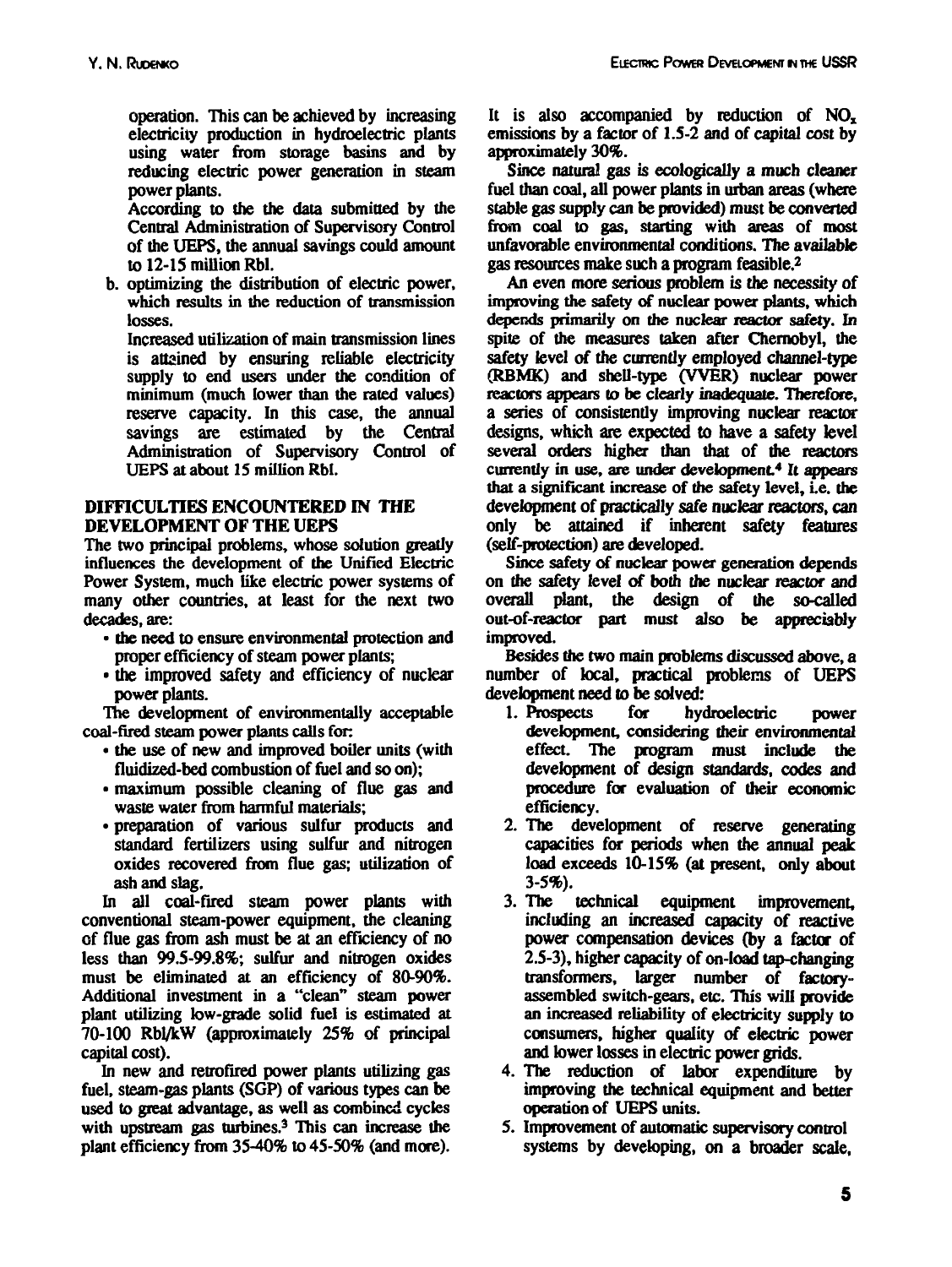interactive control systems supporting the Operator-Computer dialog, simulators and intellectual hierarchic systems for automatic accident-prevention.

#### **DEVELOPMENT OF THE UEPS**

#### **1. Possible scenarios for future development of the UEPS**

The development of UEPS suffers from the uncertainty of the economic situation in the country and its separate regions; this problem is aggravated by peculiarities associated with the shaping of economic independence of Union republics. As a result, it is difficult to predict power demand, which is defined by both the rate of economic growth and technological improvements. Considerable uncertainty also is related to progress in branches of industry which are associated with energy, such as power generation, as well as in primarily fuel producing branches of the national economy.

The uncertainty suggests the use of an alternative approach trying to understand and select the principal guidelines of the development of UEPS. Note that it is the existence and development of a unified electric power system which helps to compensate for some imbalances between supply and demand of electricity in different parts of the country. These conditions are caused by deviations from plans and forecasts of economic development

Projections of energy demand, based on different scenarios of economic development and energy conservation, are shown in Table 3.<sup>2</sup>

Table 3. *Projections of domestic energy demand, USSR, (inblnkWh)*

| Scenario | Years |       |       |  |  |  |
|----------|-------|-------|-------|--|--|--|
| ٠        | 1990  | 2000  | 2010  |  |  |  |
| maximum  | 1,690 | 2,100 | 2,700 |  |  |  |
| high     | 1,690 | 2.015 | 2.625 |  |  |  |
| low      | 1.690 | 1.935 | 2.460 |  |  |  |
| minimum  | 1.690 | 1.840 | 2,280 |  |  |  |

The analysis<sup>b</sup> shows that the development of UEPS requires a study of four alternatives (scenarios) covering die most complex and limiting (within the assumptions made) cases. Qualitatively, these alternatives are characterized in Table 4, and quantitatively in Table 5.

| Table 4. Qualitative characteristic of alternative |  |
|----------------------------------------------------|--|
| developments of UEPS                               |  |

| ₴ | electricity<br>demand | Level of Development<br>of nuclear | Development<br>of<br>hydroelectric | <b>Emphasis</b><br>on<br>particular<br>feedstock |
|---|-----------------------|------------------------------------|------------------------------------|--------------------------------------------------|
| 2 | high<br>high          | maximum<br>low                     | maximum<br>maximum                 | medium<br>maximum<br>emphasis on<br>natural gas  |
|   | low<br>minimum        | medium<br>minimum                  | minimum<br>minimum                 | medium<br>high                                   |

Table 5. *Quantitative characteristic of alternative development of UEPS (inblnW/h)*

| Alternative |      | Years |      |
|-------------|------|-------|------|
|             | 1990 | 2000  | 2010 |
|             | 1530 | 1970  | 2570 |
| 2           | 1530 | 1970  | 2570 |
| 3           | 1530 | 1890  | 2400 |
| 4           | 1530 | 1800  | 2230 |

## **2. Structure of generating capacities**

The conditions of UEPS's development until the year 2010 were studied according to every one of the four alternatives divided into 11 regions by five-year periods.

The structure of generating capacities for the years 1990,2000 and 2010, obtained by calculations, is given in Tables 6 and 7.<sup>c</sup> The data on total generating capacity for the entire country (i.e., including the regions operating in isolation from the Unified Electric Power System) also are given for the comparison.

Analysis of various power generation alternatives leads to the following conclusions:

• UEPS should begin a large-scale utilization of gas turbine and combined steam-gas plants using both low (16-25 MW), and high (115-150 MW) power units. It is desirable to erect combined steam-gas (SGP) and gas turbine (GTP) plants at the maximum power level (Table 7). This level should be ensured both by the construction of new power plants and by the provision of gas turbine topping in the existing heat-and-electric power plants (and boiler houses);

**<sup>&</sup>lt;sup>b</sup> The analysis was performed by a working group on electric power generation and heat supply of the USSR Academy of** *Sciences, Commission for the Development of Alternative USSR Energy Development Scenarios, under V.V. Yershevich. "The calculations were performed by the working group under V.V. Yershevich (see previous footnote).*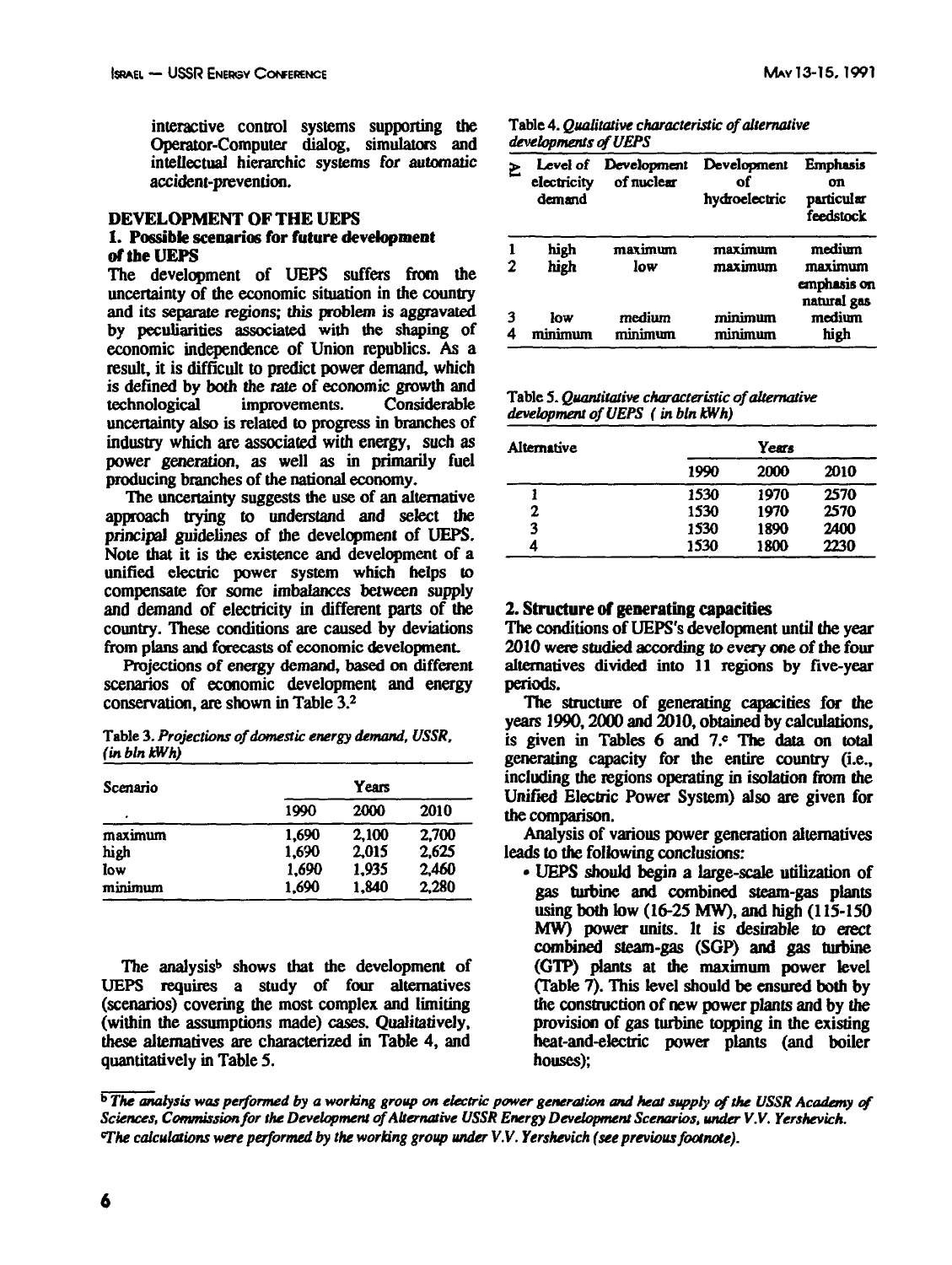| $Y_{C4/3}$<br>Types of<br>power plants | 1990 |              | 2000 |     |     |     | 2010 |     |     |  |  |
|----------------------------------------|------|--------------|------|-----|-----|-----|------|-----|-----|--|--|
|                                        |      | Alternatives |      |     |     |     |      |     |     |  |  |
|                                        |      |              | 2    | 3   | 4   |     | 2    | 3   | 4   |  |  |
| SPP. total                             | 202  | 250          | 270  | 245 | 260 | 345 | 380  | 325 | 345 |  |  |
| <b>NPP</b>                             | 38   | 50           | 25   | 40  |     | 65  | 25   | 45  |     |  |  |
| HPP and HPSPP                          | 52   | 90           | 90   | 80  | 80  | 105 | 105  | 90  | 90  |  |  |
| <b>UEPS, total</b>                     | 292  | 390          | 385  | 365 | 340 | 515 | 510  | 460 | 435 |  |  |
| USSR. total                            | 329  | 405          | 405  | 385 | 365 | 540 | 535  | 485 | 460 |  |  |

**Table 6.** *Prospective structure of installed generating capacities .UEPS(inGW)*

**two joint electric power systems, namely the Central Asian and Eastern networks. In the future, only small, isolated and newly formed regional electric power systems of the extreme North and Northeast of the country will not be combined within UEPS.**

**The main direction of**

| Table 7. Prospective structure of steam powered plants, UPES (in GW) |  |  |
|----------------------------------------------------------------------|--|--|
|----------------------------------------------------------------------|--|--|

| $Y_{\rm{Cay}}$<br>Types of<br>power plants |     | 1990<br>2000 |              |     |     | 2010 |              |     |     |          |  |
|--------------------------------------------|-----|--------------|--------------|-----|-----|------|--------------|-----|-----|----------|--|
|                                            |     |              | Alternatives |     |     |      | Alternatives |     |     |          |  |
|                                            |     |              |              | 2   |     |      |              |     |     |          |  |
| <b>CPP</b><br>from which                   | 115 |              | 135          | 140 | 130 | 140  | 160          | 170 | 160 | 175      |  |
| <b>SGP and GTP</b>                         |     | 2            |              |     | 10  | 40   |              | 20  | 35  | 20<br>60 |  |
| <b>HEPP</b>                                | 87  |              | 115          | 130 | 115 | 120  | 185          | 210 | 165 | 190      |  |
| from which SGP                             |     |              |              | 10  | 35  | 35   |              | 40  | 115 | 30<br>85 |  |
| SPP, total                                 | 202 |              | 250          | 270 | 245 | 260  | 345          | 380 | 325 | 345      |  |

- **The construction of nuclear power plants must continue, provided by required safety levels.** Conservatively, an increase in the capacity of nuclear power plants would reach approximately 50 GW by 2000 and 60-80 GW by 2010;
- The need to meet electric power demand calls for annual commissioning of 8-15 GW generating capacities; this depends on system development and the rate of dismantling or radical modernization of equipment;
- The structure of generating capacities in individual regions (and Union republics), in which fuel supply is economical, could be shifted toward self-balancing electricity generation.

# 3. **System-forming electric power grid**

As mentioned above, the UEPS grid is the principal means to compensate for the imbalances between electric power generation and consumption in individual regions of the country. This is due to the ability to make decisions regarding construction of inter-system transmission lines within a relatively short time before their actual installation, compared to construction of a power plant. The rate of construction of the former is also much Easter.

It is expected that in the next decade the territorial formation of UEPS will be completed by merging

capacity flow in the Unified Electric Power System is that of Siberia-Kazakhstan-Ural-Middle-Volga-Center. This is due to the fact that the Eastern zone of UEPS has a surplus of fuel supply (which will remain true even after 2010). The reason for this is the concentration of organic fuel and water resources in the eastern regions of the country. As a result, the electric power transmission proves more efficient than the transport of low grade coal from east to west. An additional flow of electric power in this direction is provided by the available Siberian hydroelectric power plants. They cover the variable part of the daily load in the European zone of the system at a lower cost than the construction of new hydroelectric pumped storage power plants. Under conditions of unbalanced development of UEPS, the maximum power transferred from east to west may reach 10-15 GW before the year 2000 and 20-25 GW in 2005-2010.

The basic power grid of UEPS must be developed using the existing rated voltages of power transmission, and the development of 1,150 kV grid. It is planned to use  $1,150$  kV transmission lines in the direction of Ural-Middle Volga-Center, Kazakhstan-Central Asia and within the Siberian power system (in the zones of Kansko-Achinskii fuel-and power complex and zones of large hydroelectric power plants). For long-range power